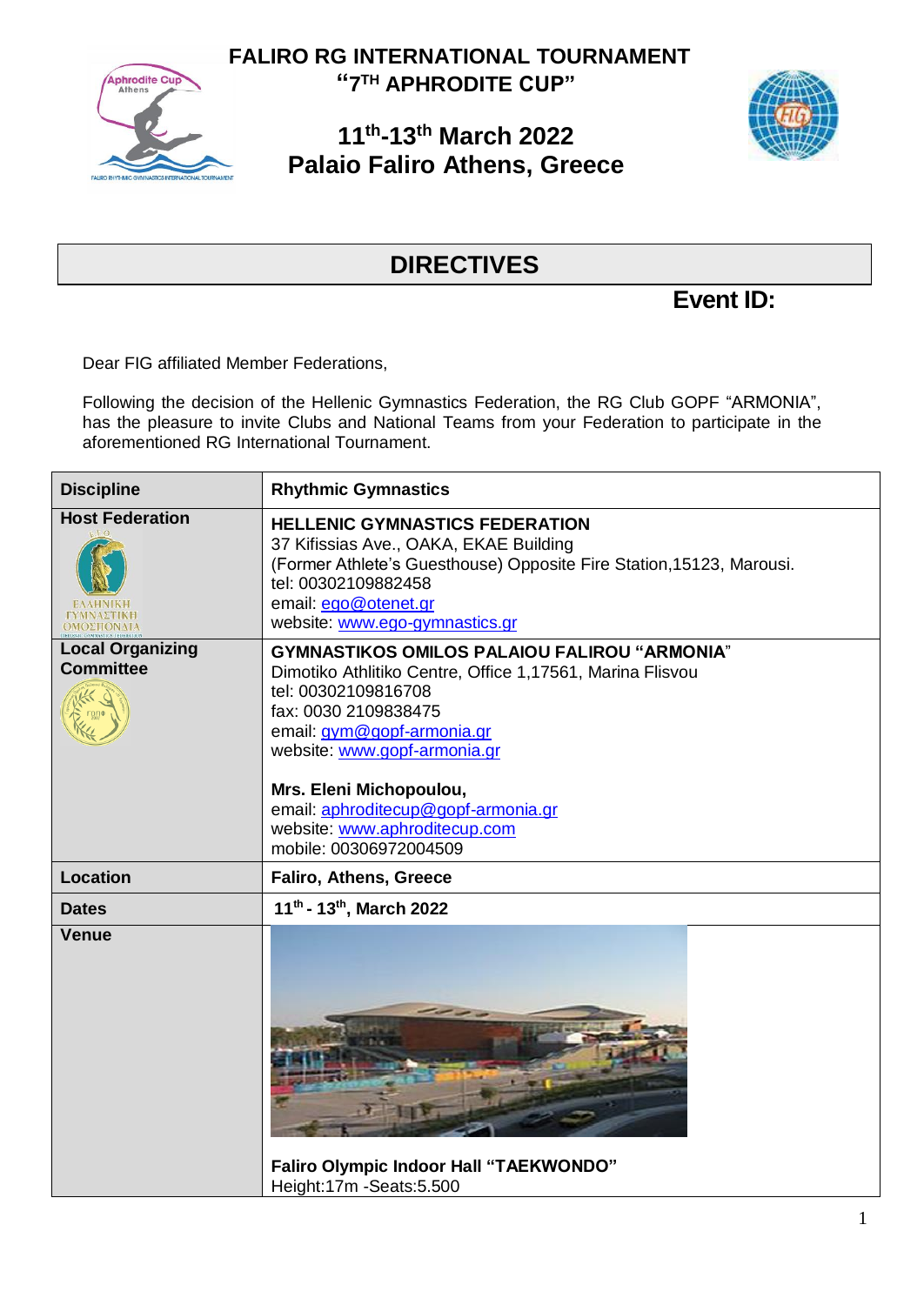| <b>Apparatus Supplier</b>                 | Floor: "London" FIG ID 156, beige Colour                                                                                                                            |
|-------------------------------------------|---------------------------------------------------------------------------------------------------------------------------------------------------------------------|
|                                           |                                                                                                                                                                     |
|                                           | <b>Replacement Apparatus</b><br>Pastorelli, FIG ID 423, model Rodeo<br>Hoop:                                                                                        |
|                                           | Ball:<br>Sasaki, FIG ID 473                                                                                                                                         |
|                                           | Clubs:<br>Pastorelli, FIG ID 421, Model Masha                                                                                                                       |
|                                           | Ribbon:<br>Sasaki, FIG ID 474                                                                                                                                       |
|                                           | Ribbon Cane: Sasaki, FIG ID 475                                                                                                                                     |
|                                           |                                                                                                                                                                     |
| <b>Gymnasts' Hand</b><br><b>Apparatus</b> | The changes of the Apparatus Norms for the Hand Apparatus valid for<br>Apparatus Manufacturers and Gymnasts enter into force from 01 January 2019.                  |
|                                           |                                                                                                                                                                     |
|                                           | The list of the RG Hand Apparatus with valid certificates is published on the FIG<br>website (here) and updated regularly. Make sure that your gymnasts use only    |
|                                           | FIG certified Hand Apparatus for this event and for any other FIG recognized                                                                                        |
|                                           | competitions, as they will not be allowed to compete with an Apparatus which                                                                                        |
|                                           | does not comply with the norms.                                                                                                                                     |
|                                           |                                                                                                                                                                     |
|                                           | Random checks on the FIG and Manufacturers' Logos will be carried out<br>at any time during the Event.                                                              |
| <b>Rules &amp; Regulations</b>            | The event will be organized under the following FIG rules, as valid in the year of                                                                                  |
|                                           | the event, except for any deviation mentioned in these directives:                                                                                                  |
|                                           | <b>Statutes</b><br>٠                                                                                                                                                |
|                                           | <b>Technical Regulations</b>                                                                                                                                        |
|                                           | Code of Points and relevant Newsletters                                                                                                                             |
|                                           | <b>General Judges' Rules</b><br>٠                                                                                                                                   |
|                                           | Specific Judges' Rules<br>$\bullet$                                                                                                                                 |
|                                           | <b>Anti-Doping Rules</b><br>$\bullet$                                                                                                                               |
|                                           | Licence rules (except for non-competitive events)<br>$\bullet$                                                                                                      |
|                                           | <b>Media Rules</b><br>$\bullet$                                                                                                                                     |
|                                           | Medical Organization of the Official FIG Competitions and Events                                                                                                    |
|                                           | <b>Apparatus Norms</b><br>$\bullet$                                                                                                                                 |
|                                           | FIG Rules for Sanctioning (approval) of International Events<br><b>Advertising and Publicity Rules</b>                                                              |
|                                           | <b>Accreditation Rules</b>                                                                                                                                          |
|                                           | and subsequent decisions of the FIG Executive Committee                                                                                                             |
| <b>Federations Invited</b>                |                                                                                                                                                                     |
|                                           | Clubs and National Teams from all FIG member Federations, in good<br>standing, are entitled to participate in all categories or in any category by their<br>choice. |
| <b>Age Limits</b>                         |                                                                                                                                                                     |
|                                           | <b>Juniors: born in 2007, 2008, 2009</b><br>Seniors: Born in 2006 and older                                                                                         |
|                                           | All Gymnasts must have a valid FIG license until the end of the event.                                                                                              |
|                                           |                                                                                                                                                                     |
| <b>Judges</b>                             | All participating judges must have a current valid FIG brevet at the time                                                                                           |
|                                           | of the event, for the respective discipline (RGI and/or RGG).                                                                                                       |
|                                           | The participating Member Federations must provide minimum one qualified<br>judge as mentioned above. Failure to do so will result a fine of 150,00€ - to be         |
|                                           | paid to the LOC upon arrival.                                                                                                                                       |
|                                           |                                                                                                                                                                     |
| <b>Entry Fee</b>                          | The non-reimbursable entry Fees:<br>60,00€ per Individual Gymnast                                                                                                   |
|                                           | 100,00€ per Group                                                                                                                                                   |
|                                           | 40,00€ per each team member who does not choose to book                                                                                                             |
|                                           | accommodation through the LOC.                                                                                                                                      |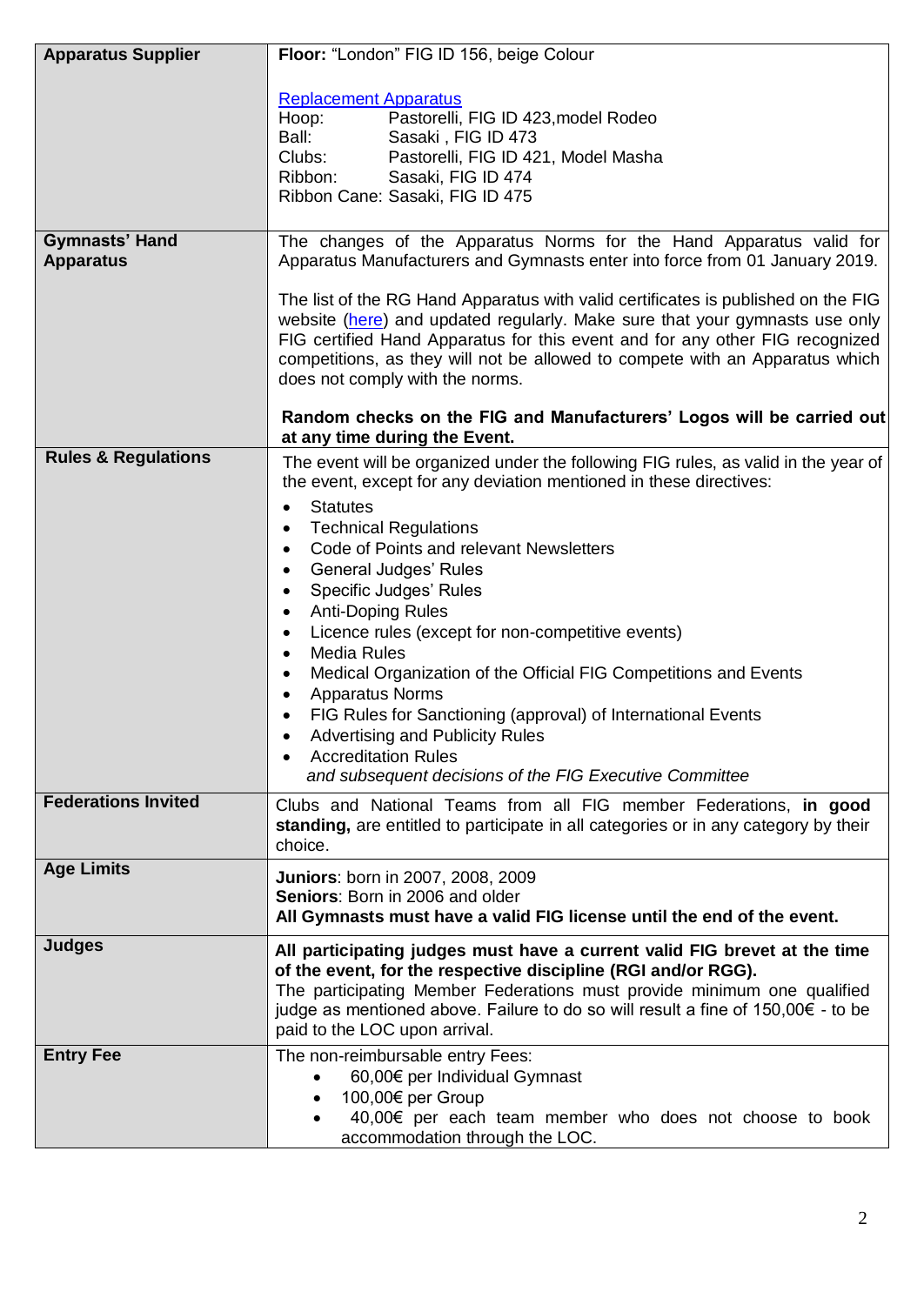| <b>Event Format</b>                                 | The International Tournament includes competition for:<br>1. Juniors Individuals 4 apparatus (Hoop-Ball-Clubs-Ribbon)<br>Events: All Around &<br>Medals: All Around by age<br>Finals: By Junior category (13-15)<br>2. Seniors Individuals 4 apparatus (Hoop-Ball-Clubs-Ribbon)<br>Events: All Around & Finals<br>Medals: All Around & Finals<br>3. Seniors Groups: 2 apparatus (5 Hoops / 3 Ribbons & 2 Balls)<br>Events: All Around & Finals<br>Medals: All Around & Finals |                     |                     |                         |                   |  |
|-----------------------------------------------------|-------------------------------------------------------------------------------------------------------------------------------------------------------------------------------------------------------------------------------------------------------------------------------------------------------------------------------------------------------------------------------------------------------------------------------------------------------------------------------|---------------------|---------------------|-------------------------|-------------------|--|
| <b>Provisional Schedule</b>                         | March 8 <sup>th</sup> : Arrival of delegations                                                                                                                                                                                                                                                                                                                                                                                                                                |                     |                     |                         |                   |  |
|                                                     | March 9 <sup>th</sup> : Arrival of delegations, training                                                                                                                                                                                                                                                                                                                                                                                                                      |                     |                     |                         |                   |  |
|                                                     | March 10 <sup>th</sup> : Official Training - Orientation Meeting<br>March 11 <sup>th</sup> : Competition                                                                                                                                                                                                                                                                                                                                                                      |                     |                     |                         |                   |  |
|                                                     | March 12 <sup>th</sup> : Competition                                                                                                                                                                                                                                                                                                                                                                                                                                          |                     |                     |                         |                   |  |
|                                                     | March 13th: Competition & Optional Sightseeing                                                                                                                                                                                                                                                                                                                                                                                                                                |                     |                     |                         |                   |  |
|                                                     | March 14 <sup>th</sup> : Departure of delegations                                                                                                                                                                                                                                                                                                                                                                                                                             |                     |                     |                         |                   |  |
| <b>Sightseeing Options</b>                          | a. to Monument Acropolis, Acropolis Museum (Ancient Athens)<br>at the cost of 5,00€per person for transportation<br>b. to temple of Poseidon at Cape Sounion<br>at the cost of 20,00€ per person for transportation (56km distance from<br>Faliro)                                                                                                                                                                                                                            |                     |                     |                         |                   |  |
| <b>Participation</b>                                |                                                                                                                                                                                                                                                                                                                                                                                                                                                                               |                     |                     |                         |                   |  |
| <b>Rules</b>                                        | 1. Juniors Individual Competition:<br>a. All Around Competition according FIG rules<br>b. Apparatus Finals according FIG & EG rules<br>2. Seniors Individual competition:<br>a. All Around according FIG rules<br>b. Apparatus Finals according FIG rules<br>3. Seniors Group Competition: according FIG rules<br>a. All Around according FIG rules<br>b. Finals Group Routines according FIG rules                                                                           |                     |                     |                         |                   |  |
|                                                     |                                                                                                                                                                                                                                                                                                                                                                                                                                                                               |                     |                     |                         |                   |  |
| <b>Size of Delegation and</b><br><b>FIG License</b> |                                                                                                                                                                                                                                                                                                                                                                                                                                                                               | Individual          | Individual          | Group<br><b>Seniors</b> | <b>Max</b>        |  |
|                                                     | Head of Delegation                                                                                                                                                                                                                                                                                                                                                                                                                                                            | <b>Juniors</b><br>1 | <b>Seniors</b><br>1 | 1                       | <b>TOTAL</b><br>1 |  |
|                                                     | <b>Team Manager</b>                                                                                                                                                                                                                                                                                                                                                                                                                                                           | $\mathbf{1}$        | $\mathbf{1}$        | 1                       | 2                 |  |
|                                                     | Coach                                                                                                                                                                                                                                                                                                                                                                                                                                                                         | $\overline{2}$      | $\overline{2}$      | $\overline{2}$          | 6                 |  |
|                                                     | Gymnasts                                                                                                                                                                                                                                                                                                                                                                                                                                                                      | $\overline{4}$      | $\overline{4}$      | 6                       | 14                |  |
|                                                     | Judges                                                                                                                                                                                                                                                                                                                                                                                                                                                                        | $\mathbf{1}$        | $\mathbf{1}$        | $\mathbf{1}$            | $\overline{2}$    |  |
|                                                     | Doctor                                                                                                                                                                                                                                                                                                                                                                                                                                                                        | $\mathbf{1}$        | $\mathbf{1}$        | $\mathbf{1}$            | 1                 |  |
|                                                     | Paramedical Staff                                                                                                                                                                                                                                                                                                                                                                                                                                                             | 1                   | 1                   | 1                       | 1                 |  |
|                                                     |                                                                                                                                                                                                                                                                                                                                                                                                                                                                               |                     |                     |                         | 27                |  |
| <b>Medical Services</b>                             | The LOC will provide a first aid medical service.                                                                                                                                                                                                                                                                                                                                                                                                                             |                     |                     |                         |                   |  |
| <b>Drawing of lots</b>                              | One week before the event starts, in the National Federation's offices.                                                                                                                                                                                                                                                                                                                                                                                                       |                     |                     |                         |                   |  |
|                                                     |                                                                                                                                                                                                                                                                                                                                                                                                                                                                               |                     |                     |                         |                   |  |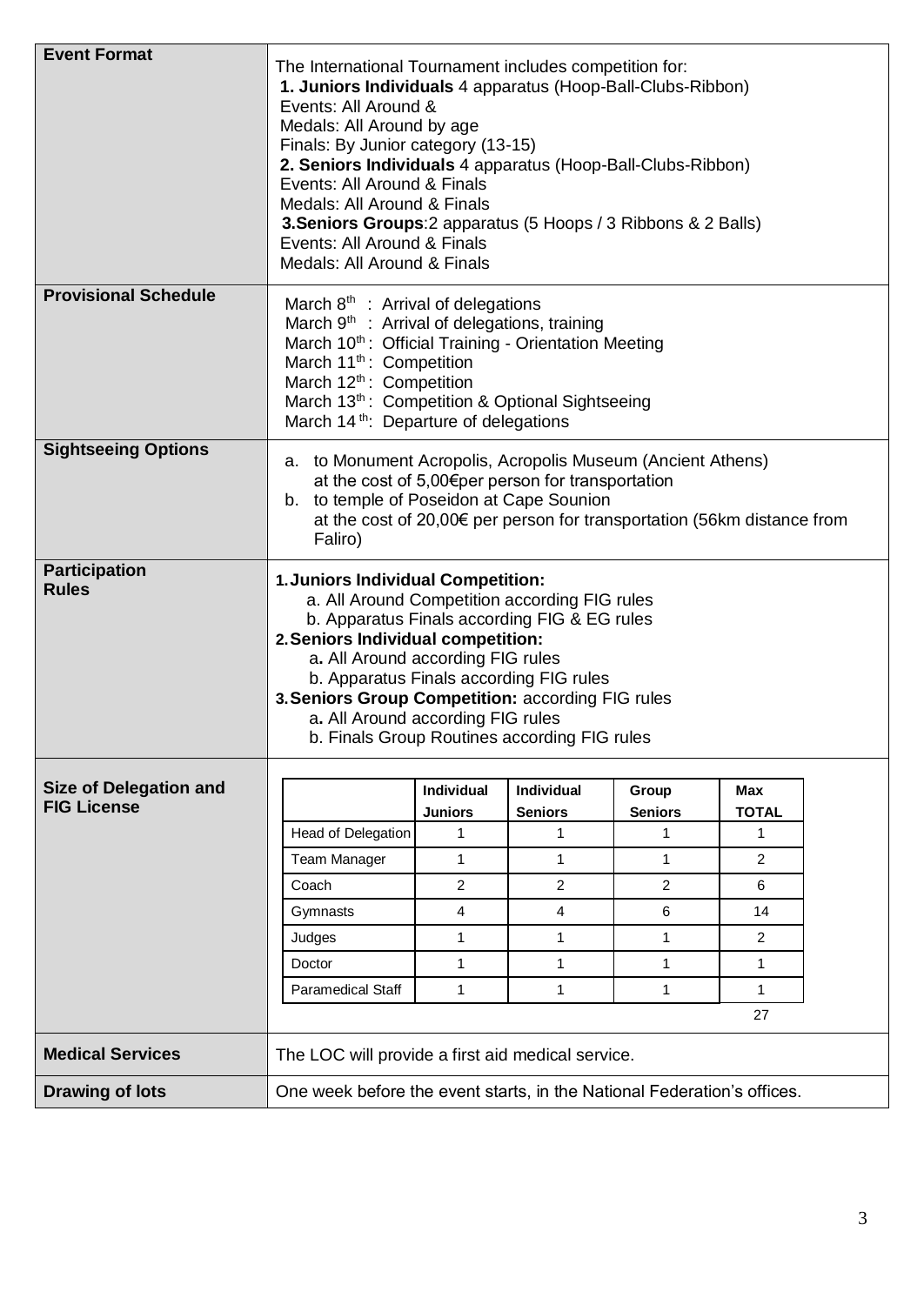| <b>Visa</b>                                   | Please verify immediately with your travel agent or the Greece Embassy or<br>Consulate in your country if a visa is required for your travel to Greece. The<br>LOC will be happy to assist each Delegation member with an official invitation<br>letter, provided that Visa request (click to complete) is made before January<br>15 <sup>th</sup> , 2022 to the LOC.<br>The request must include the function, full name, gender, date of birth,<br>citizenship and passport number, passport expiry date, arrival and departure<br>dates of the Delegation Members as well as the city the visa application<br>support letter must be sent to.                        |
|-----------------------------------------------|-------------------------------------------------------------------------------------------------------------------------------------------------------------------------------------------------------------------------------------------------------------------------------------------------------------------------------------------------------------------------------------------------------------------------------------------------------------------------------------------------------------------------------------------------------------------------------------------------------------------------------------------------------------------------|
| <b>Insurance</b>                              | The Host Federation, the LOC and the FIG will not be held responsible for any<br>liabilities in case of accidents, illness, repatriation and the like. The FIG<br>Technical Regulations foresee that all participating Federations are<br>responsible for making their own arrangements to have the necessary valid<br>insurance coverage against illness, accidents and for repatriation for all the<br>members of their Delegation.<br>The LOC will verify the insurance upon arrival of the delegation members (e.g.<br>cover note or photo copy of the valid policy). Delegation members with<br>insufficient insurance cover must inform the LOC in advance.       |
|                                               | The LOC will subsequently offer insurance at the Federations own charge as<br>follows: 30,00€ per person/per day.<br>NOTE: In the case of any medical services in the hospital, the cost must<br>be covered by the delegations.                                                                                                                                                                                                                                                                                                                                                                                                                                         |
| <b>International</b><br><b>Transportation</b> | The invited participating federations must pay for the International travel<br>costs of their delegation members.                                                                                                                                                                                                                                                                                                                                                                                                                                                                                                                                                       |
|                                               | The Travel Schedule Form (click to complete) must be returned to the LOC by<br>February 15th, 2022.                                                                                                                                                                                                                                                                                                                                                                                                                                                                                                                                                                     |
| <b>Local Transportation</b>                   | Local transportation will be provided by the LOC for those who will choose<br>accommodation through the LOC.                                                                                                                                                                                                                                                                                                                                                                                                                                                                                                                                                            |
| <b>Accommodation Costs</b>                    | The following prices are per person, per day and include:<br>1. Accommodation in hotels close to the Competition Hall, breakfast and dinner<br>2. Transportation from Athens airport "Eleftherios Venizelos" to the hotel<br>3. Shuttle buses connecting hotels and the Competition Hall                                                                                                                                                                                                                                                                                                                                                                                |
|                                               | <b>Four Stars Hotel HB:</b><br>Single Room:<br>120,00€<br>100,00€<br>Double Room:<br>Triple Room:<br>85,00€                                                                                                                                                                                                                                                                                                                                                                                                                                                                                                                                                             |
|                                               | <b>Three Stars Hotel HB:</b><br>Single Room:<br>100,00€<br>85,00€<br>Double Room:<br>70,00€<br>Triple Room:                                                                                                                                                                                                                                                                                                                                                                                                                                                                                                                                                             |
| <b>Accommodation</b><br><b>Policy</b>         | The Accommodation Form (click to complete) must be returned to the LOC by<br>January 11 <sup>th</sup> , 2022 at the very latest, the hotel rooms will be allocated on a<br>"first-come, first-served" basis.<br>The invited participating federations must pay for the accommodation<br>expenses of their delegation members. The costs for the accommodation<br>must be paid to the LOC as follows:<br>50% until January 11 <sup>th</sup> , 2022 and<br>the rest 50% until February 11 <sup>th</sup> , 2022<br>Please notify the LOC for your choice on the hotel category when your<br>provisional registration is made.<br><b>Cancellation/Reimbursement Policy:</b> |
|                                               | 50% of accommodation costs are refundable in case of cancellations at least 1<br>month prior to arrival. For cancellations made after February $11th$ , 2022 there<br>will be no reimbursement.<br>NOTE: No Hotel Reservations will be secured, without payment in due time                                                                                                                                                                                                                                                                                                                                                                                             |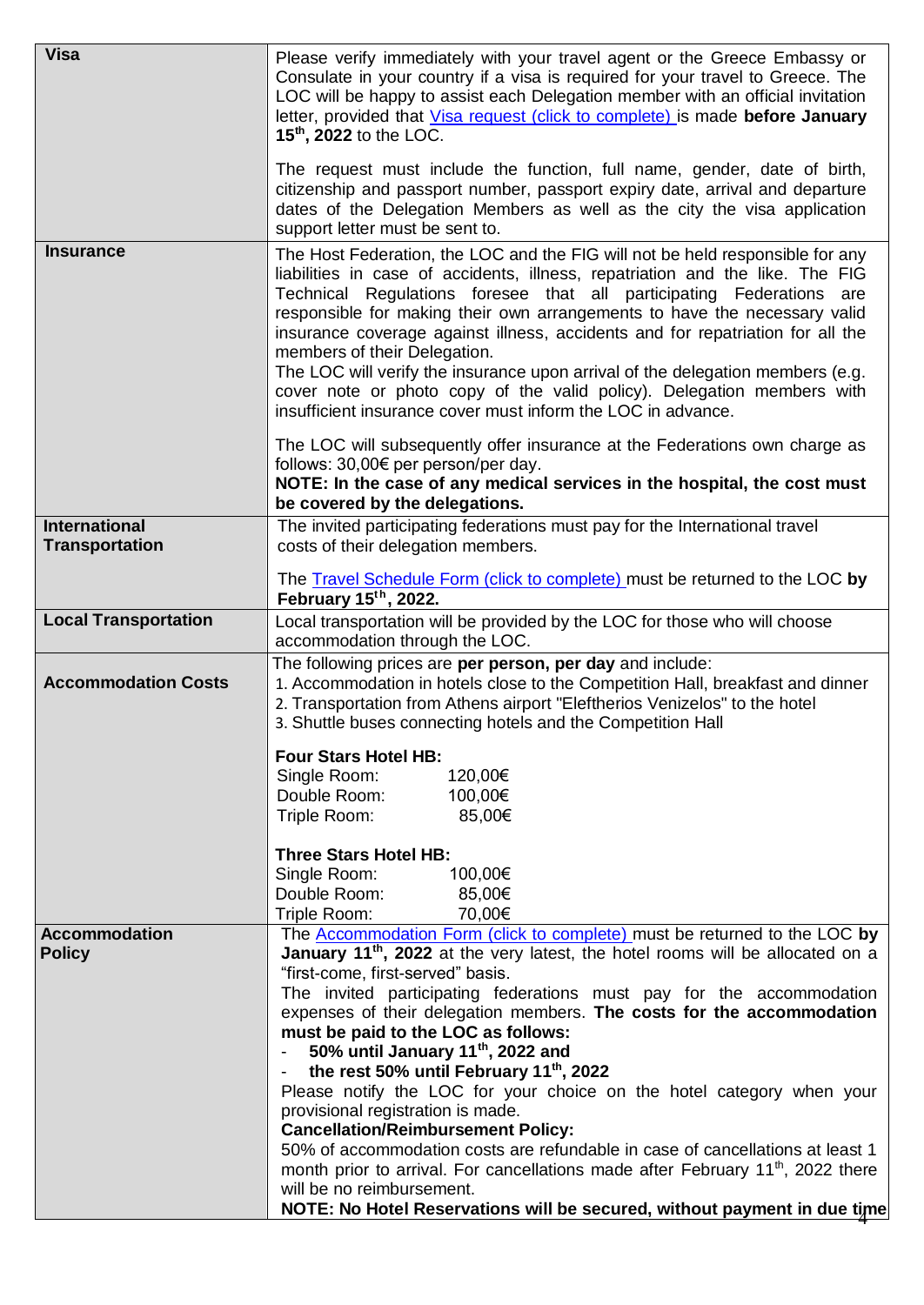| <b>Music Files &amp; Forms</b> | Each Delegation must send Music Files by email to the following email<br>address: music.aphroditecup@gmail.com_not later than February 11 <sup>th</sup> ,<br>2022.                                                                                                                                                                                                                                                             |  |  |  |  |  |
|--------------------------------|--------------------------------------------------------------------------------------------------------------------------------------------------------------------------------------------------------------------------------------------------------------------------------------------------------------------------------------------------------------------------------------------------------------------------------|--|--|--|--|--|
|                                | Music files have to be sent in .mp3 format. Name of each file must<br>contain:<br>• The name of the nation (official abbreviation of the country)<br>• The first and last name of the individual competitor<br>• The category (individual/group);<br>• The apparatus<br>• The Junior or Senior<br>(Example: ROU_RADU_Alina_Junior_Group_5hoops.mp3)<br>Delegation members are requested to keep in their possession a specimen |  |  |  |  |  |
|                                | of their CD and USB key for their training sessions and in case of a<br>technical problem.                                                                                                                                                                                                                                                                                                                                     |  |  |  |  |  |
|                                | At the accreditation, the Heads of delegation have to hand in the Music<br>Release form which you will be sent together with the work plan.                                                                                                                                                                                                                                                                                    |  |  |  |  |  |
| <b>Accreditation</b>           | The accreditation of all members will take place upon arrival. Team leaders are<br>required to bring the following documents:<br>- passports of all members of the delegation<br>- FIG licenses for junior and senior gymnasts<br>- fulfilment of all financial obligations<br>- the medical insurance of all members of the delegation                                                                                        |  |  |  |  |  |
| <b>Financial Obligations</b>   | Payment of Entry Fees (100%): January 11 <sup>th</sup> , 2022 (nonrefundable)                                                                                                                                                                                                                                                                                                                                                  |  |  |  |  |  |
| & Bank Account                 | Payment of Accommodation Costs (first 50%): January 11 <sup>th</sup> , 2022)                                                                                                                                                                                                                                                                                                                                                   |  |  |  |  |  |
|                                | Payment of Accommodation Costs (second 50%): February 11 <sup>th</sup> , 2022)                                                                                                                                                                                                                                                                                                                                                 |  |  |  |  |  |
|                                | Each participating member Federation is kindly requested to integrate the<br>payment's purpose as follows:                                                                                                                                                                                                                                                                                                                     |  |  |  |  |  |
|                                | <b>GYMNASTIKOS OMILOS P. FALIROU "ARMONIA"</b><br>Bank:<br>Alpha Bank                                                                                                                                                                                                                                                                                                                                                          |  |  |  |  |  |
|                                | 4 Ag. Alexandrou str., 1756, Palaio Faliro<br>Address:<br>IBAN:<br>GR52 0140 1180 1180 0200 2015010<br>BIC:<br><b>CRBAGRAA</b>                                                                                                                                                                                                                                                                                                 |  |  |  |  |  |
|                                | The participating federation is responsible for cover in all banking<br>commissions related to bank transfers.                                                                                                                                                                                                                                                                                                                 |  |  |  |  |  |